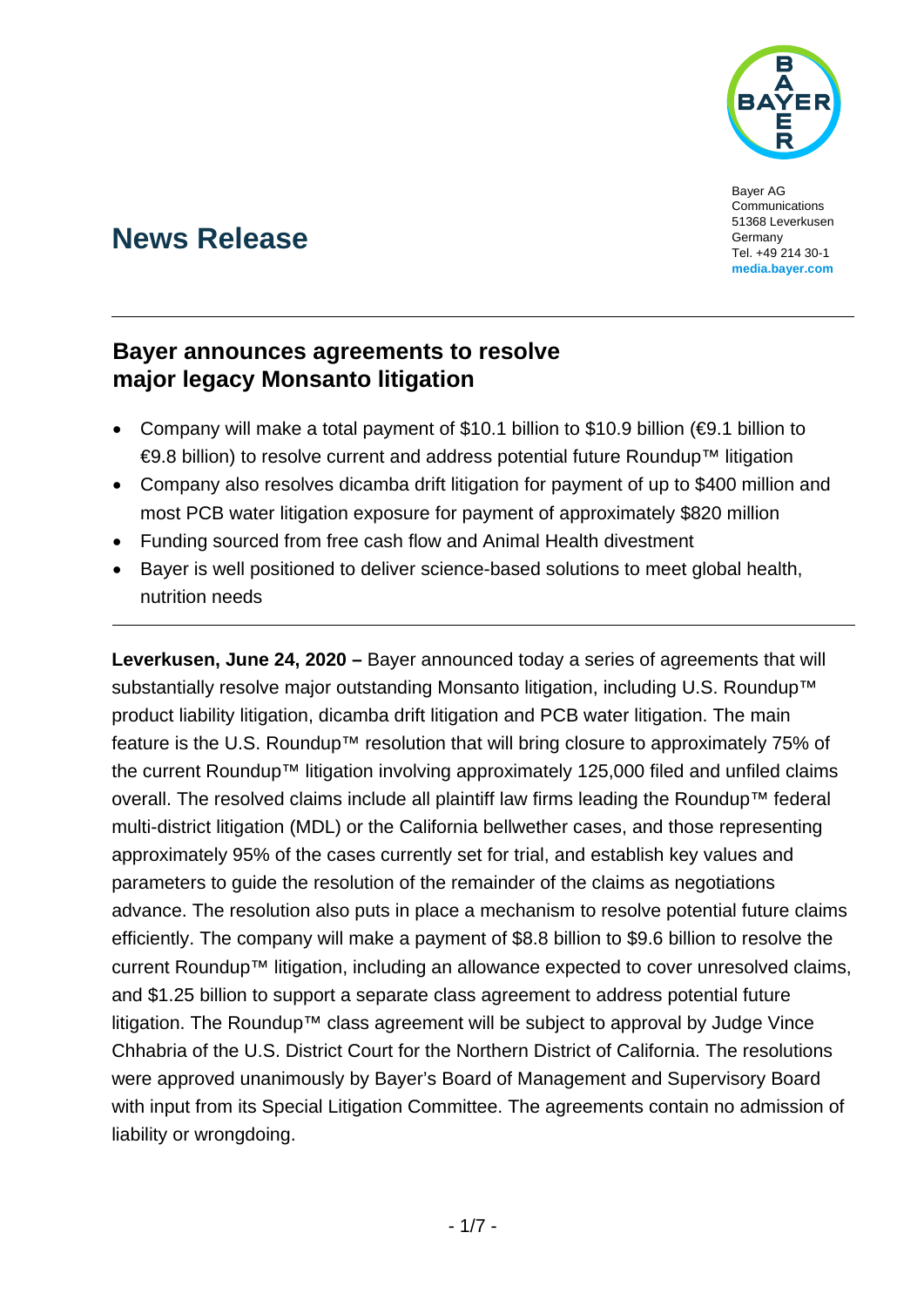"First and foremost, the Roundup™ settlement is the right action at the right time for Bayer to bring a long period of uncertainty to an end," said Werner Baumann, Chief Executive Officer of Bayer. "It resolves most current claims and puts in place a clear mechanism to manage risks of potential future litigation. It is financially reasonable when viewed against the significant financial risks of continued, multi-year litigation and the related impacts to our reputation and to our business. The decision to resolve the Roundup™ litigation enables us to focus fully on the critical supply of healthcare and food. It will also return the conversation about the safety and utility of glyphosate-based herbicides to the scientific and regulatory arena and to the full body of science."

"The Roundup™ agreements are designed as a constructive and reasonable resolution to a unique litigation," said Kenneth R. Feinberg, court-appointed mediator for the settlement talks. "The separate, independent settlements of the current claims are unique and a tribute to Bayer. The significant progress made to date – which exceeds the initial participation rates of other claims resolution proceedings – provides a robust framework that will enable the parties to bring closure to the current Roundup™ litigation in due course."

## **Resolution of Roundup™ litigation**

The multi-step Roundup™ resolution includes several elements. The agreements will resolve the vast majority of the current litigation in U.S. federal and state courts, including both plaintiffs with filed cases and parties who have retained counsel but not yet filed their claims in court. Those participating in the settlement will be required to dismiss their cases or agree not to file. The range of \$8.8 billion to \$9.6 billion covers both the agreements already signed and those that are still under negotiation. It also reflects the fact that the number of claimants who are eligible to receive compensation under these agreements won't be known until the claims process is well underway. The claims still subject to negotiation largely consist of cases generated by TV advertising and for which plaintiffs' law firms have provided little or no information on the medical condition of their clients, and/or cases held by law firms with small inventories.

The three cases that have gone to trial – Johnson, Hardeman and Pilliod – will continue through the appeals process and are not covered by the settlement. It is important for the company to continue these cases as the appeals will provide legal guidance going forward. In an appellate court filing, the U.S. government expressed its specific support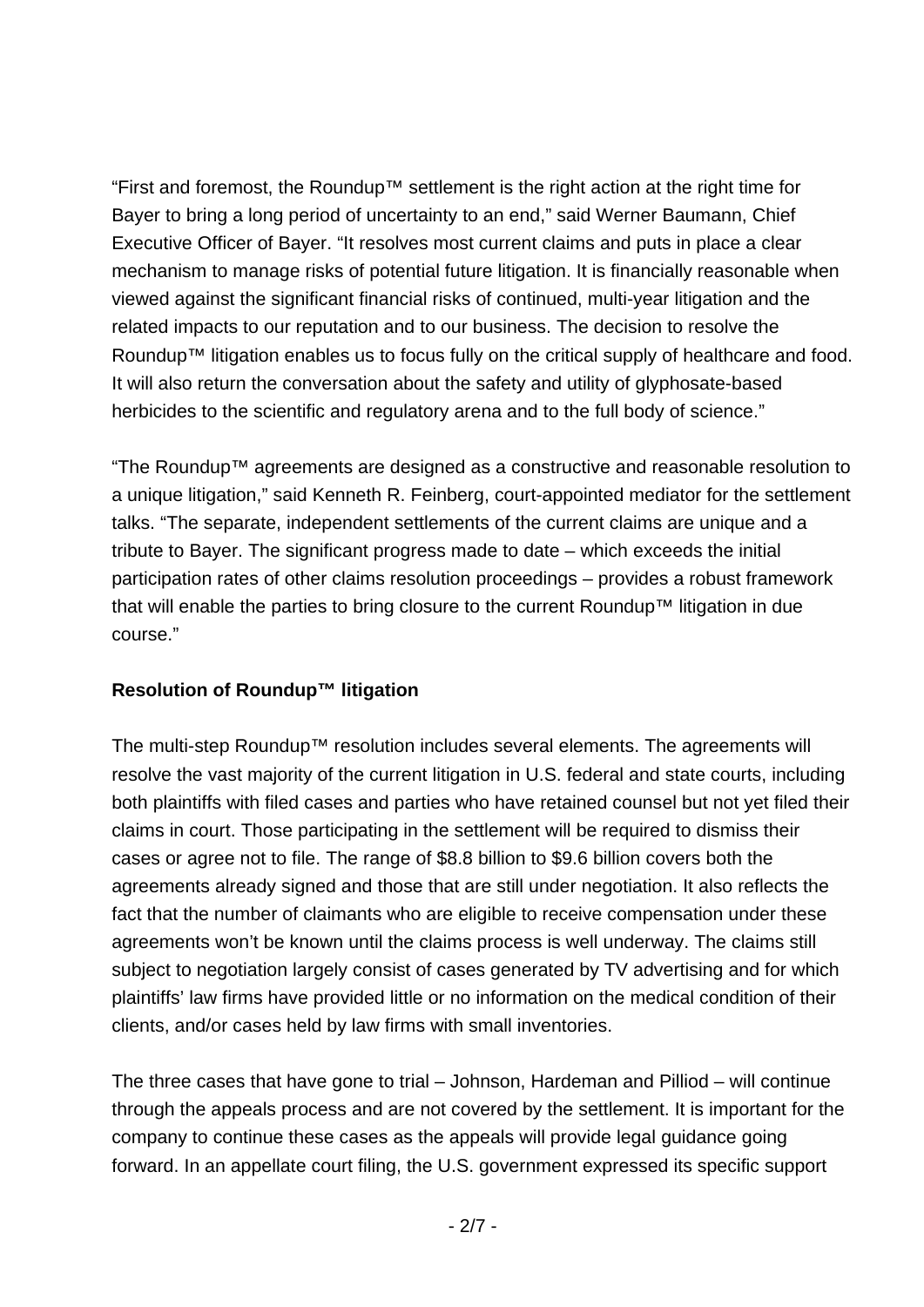for the company's preemption arguments, asserting that state law warning claims in the Roundup™ litigation conflict with U.S. federal law, requiring no cancer warning, and must be dismissed. Just this week, a federal judge in California found that the weight of scientific evidence does not support the state's Proposition 65 cancer warning requirement for glyphosate-based herbicides -- a ruling that reinforces the very arguments the company has made at trial.

Potential future cases will be governed by a class agreement which is subject to court approval. The agreement includes the establishment of a class of potential future plaintiffs and the creation of an independent Class Science Panel. The Class Science Panel will determine whether Roundup™ can cause non-Hodgkin's lymphoma (NHL), and if so, at what minimum exposure levels. The materials considered by the Class Science Panel that Bayer has permission to disclose or are in the public domain will be posted on a public website. Both the class and company will be bound by the Class Science Panel's determination on this question of general causation, taking this decision out of the jury trial setting and putting it back in the hands of expert scientists. If the Class Science Panel determines that a causal connection between Roundup™ and NHL is not established, class members will be barred from claiming otherwise in any future litigation against the company. The Class Science Panel's determination is expected to take several years. Class members will not be permitted to proceed with Roundup™ claims prior to the Class Science Panel's determination, and cannot seek punitive damages. The agreed funding is capped at \$1.25 billion and will support research into treatment of NHL, NHL diagnostic programs in underserved areas, and assistance payments to class members who develop NHL before the Class Science Panel's determination and are eligible on a need basis for assistance during that period.

The company said that before deciding to settle, it considered the alternative course of continuing to litigate Roundup™ cases. In the company's risk assessment, potential negative outcomes of further litigation, including more advertising and growing numbers of plaintiffs, upwards of twenty trials per year and uncertain jury outcomes, and associated reputational and business impacts, likely would substantially exceed the settlement and related costs.

"Taking account of various options, I am convinced this plan provides a comprehensive, reasonable solution to the complex, contested issues presented by this litigation," said attorney John Beisner, a consultant to Bayer's Supervisory Board and a mass tort expert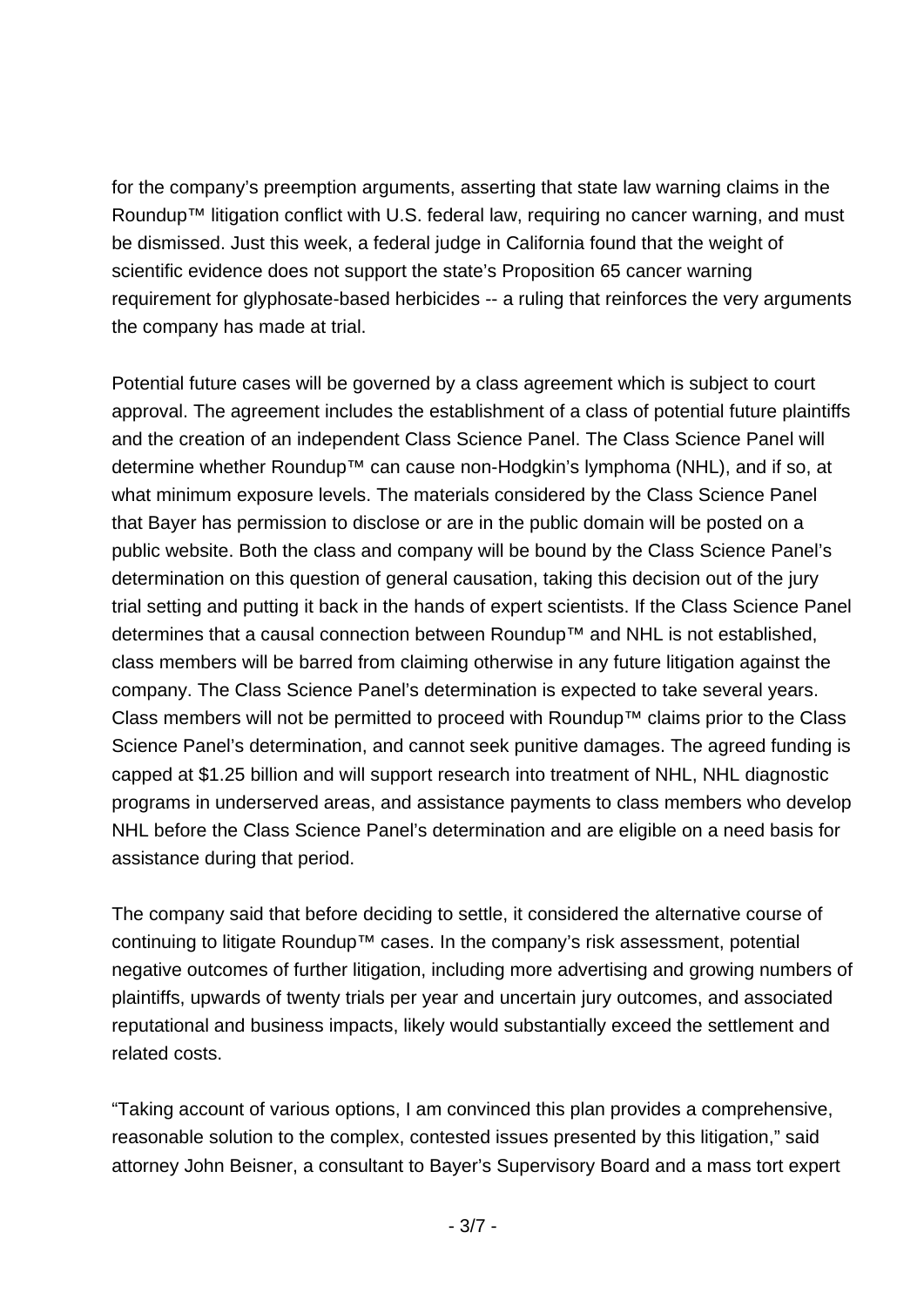who leads Skadden, Arps, Slate, Meagher & Flom LLP's Mass Torts, Insurance and Consumer Litigation Practice Group.

"Supported by our external advisor John Beisner and the Litigation Committee, the Supervisory Board has closely followed the Roundup<sup>™</sup> litigation, as well as the dicamba and PCB litigation, and has provided counsel to the Board of Management on these matters. The Supervisory Board unanimously agrees with our Board of Management that all three settlements are in the best interest of the company and our stakeholders," said Norbert Winkeljohann, Chairman of Bayer's Supervisory Board.

Baumann added: "Our company is grounded in the well-being of our customers. As a science-based company committed to improving people's health, we have great sympathy for anyone who suffers from disease, and we understand their search for answers. At the same time, the extensive body of science indicates that Roundup™ does not cause cancer, and therefore, is not responsible for the illnesses alleged in this litigation. We stand strongly behind our glyphosate-based herbicides, which are among the most rigorously studied products of their kind, and four decades of science support their safety and that they are not carcinogenic." Indeed, in its Interim Registration Review Decision, issued in January, the U.S. Environmental Protection Agency (EPA) accurately concluded that it "did not identify any human health risks from exposure to glyphosate."

Customers, including farmers and other professional users who depend on glyphosatebased herbicides for their livelihoods, will see no change in the availability of Roundup™ products under the Roundup™ agreements announced today. Meanwhile, Bayer remains committed to offering customers more choices and announced last year an investment of approximately €5 billion over a ten-year period to develop additional methods to manage weeds as part of an integrated approach to sustainable agriculture.

## **Resolution of dicamba litigation**

Bayer also announced a mass tort agreement to settle the previously disclosed dicamba drift litigation involving alleged damage to crops. The company will pay up to a total of \$400 million to resolve the multi-district litigation pending in the U.S. District Court for the Eastern District of Missouri and claims for the 2015-2020 crop years. Claimants will be required to provide proof of damage to crop yields and evidence that it was due to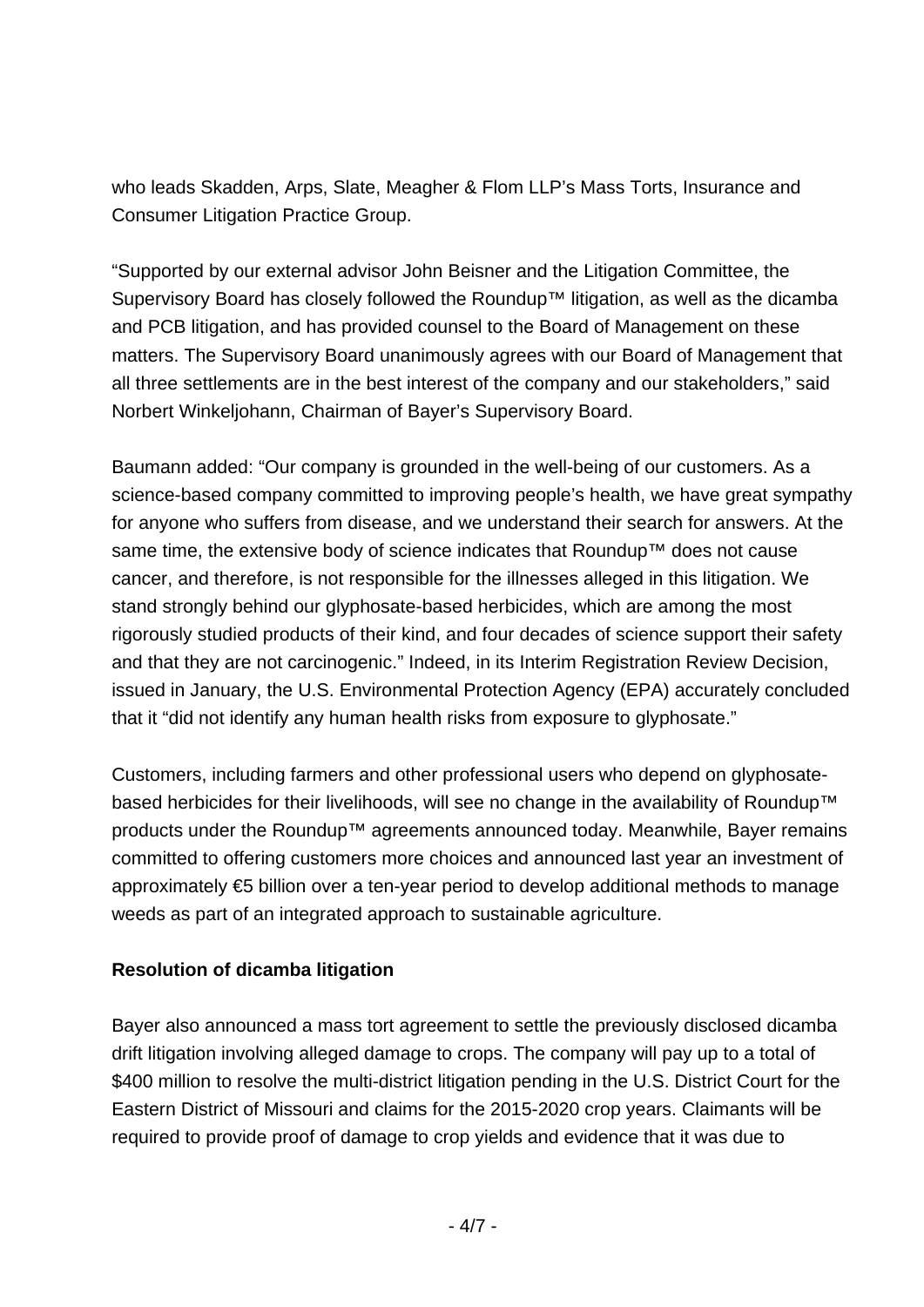dicamba in order to collect. The company expects a contribution from its co-defendant, BASF, towards this settlement.

The only dicamba drift case to go to trial – Bader Farms – is not included in this resolution. The company believes the verdict in Bader Farms is inconsistent with the evidence and the law and will continue to pursue post-trial motions and an appeal, if necessary.

Bayer stands strongly behind the safety and utility of its XtendiMax™ herbicide with VaporGrip™ technology and continues to enhance training and education efforts to help ensure growers use these products successfully. The company is settling the pending dicamba drift cases to be able to focus on the needs of its customers.

## **Resolution of PCB litigation**

Bayer also announced a series of agreements that resolve cases representing most of the company's exposure to PCB water litigation. Monsanto legally manufactured PCBs until ceasing their production in 1977. One agreement establishes a class that includes all local governments with EPA permits involving water discharges impaired by PCBs. Bayer will pay a total of approximately \$650 million to the class, which will be subject to court approval.

At the same time, the company has entered into separate agreements with the Attorneys-General of New Mexico, Washington, and the District of Columbia to resolve similar PCB claims. For these agreements, which are separate from the class, Bayer will make payments that together total approximately \$170 million.

## **Funding sourced from free cash flow and Animal Health divestment**

Cash payments related to the settlements are expected to start in 2020. Bayer currently assumes that the potential cash outflow will not exceed \$5 billion in 2020 and \$5 billion in 2021; the remaining balance would be paid in 2022 or thereafter. In order to finance these payments which are subject to tax treatment, Bayer can make use of existing surplus liquidity, future free cash flows, the proceeds from the Animal Health divestment, and additional bond issuances, which will provide flexibility in managing the settlement payments as well as upcoming debt maturities.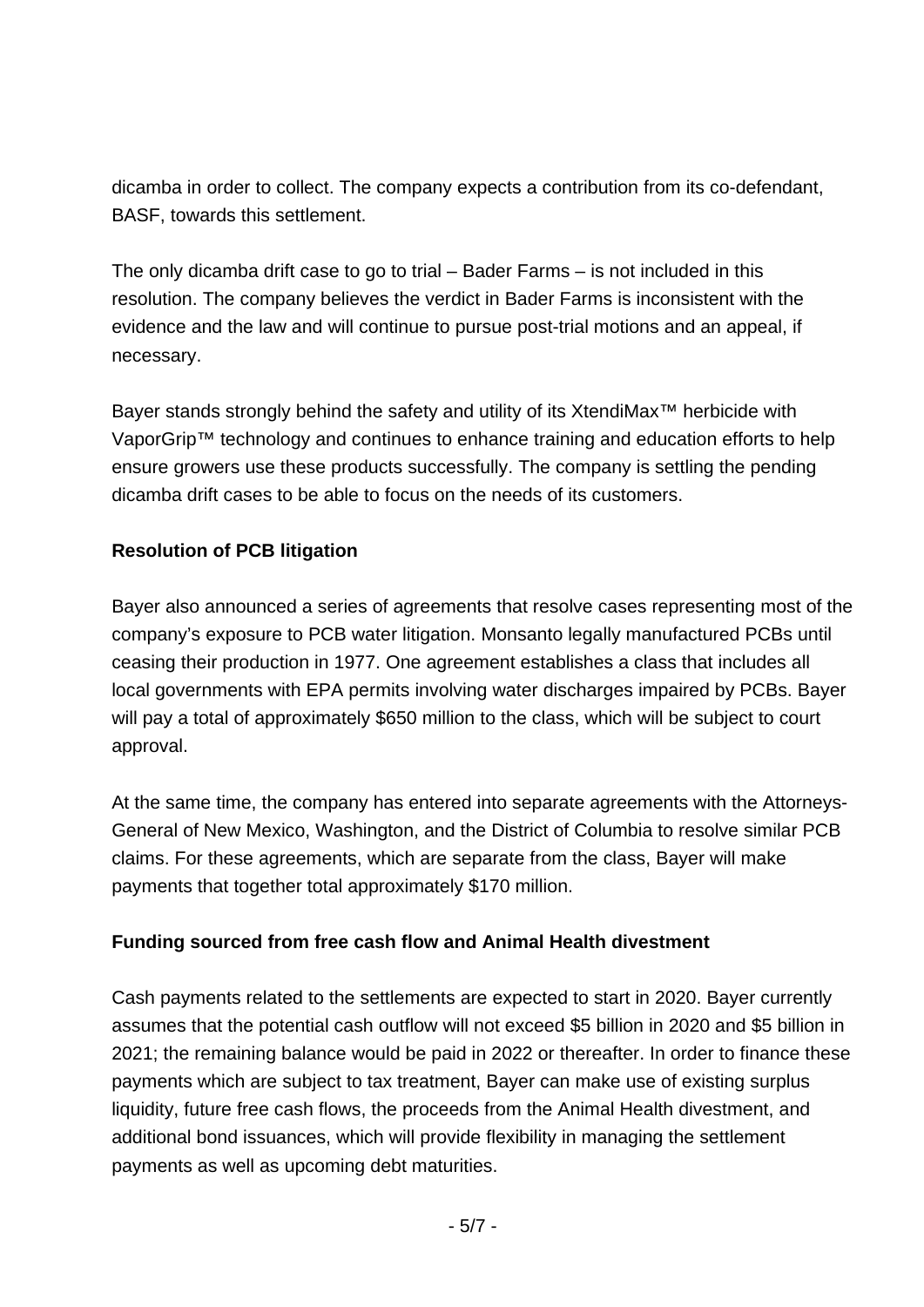Based on publications by the rating agencies and the company's communication with them, Bayer expects to keep investment grade credit ratings. With its strong underlying business, the company intends to keep its dividend policy. At the same time, deleveraging the balance sheet remains a high priority.

## **Bayer: Well positioned for the future**

"As we work to put this major litigation behind us, Bayer can set a course for the future and tackle the global challenges we face in both health and nutrition – not only today as we confront the COVID-19 pandemic, but also long-term, as we work to improve quality of life for a growing and aging population of an estimated 10 billion people by 2050," said Baumann. "More than 100,000 people put their energies into making our vision of 'Health for all, Hunger for none' come true with medicines and agricultural products. We believe that science and innovation will be critical to the future, just as they have been for Bayer in serving customers and patients over nearly 160 years. We are committed to addressing these challenges in a responsible manner, both to help meet the UN's sustainable development goals, and maintain the transparency and constructive engagement with stakeholders that is essential to sustain public trust in our products and in our company."

### **About Bayer**

Bayer is a global enterprise with core competencies in the life science fields of health care and nutrition. Its products and services are designed to benefit people by supporting efforts to overcome the major challenges presented by a growing and aging global population. At the same time, the Group aims to increase its earning power and create value through innovation and growth. Bayer is committed to the principles of sustainable development, and the Bayer brand stands for trust, reliability and quality throughout the world. In fiscal 2019, the Group employed around 104,000 people and had sales of 43.5 billion euros. Capital expenditures amounted to 2.9 billion euros, R&D expenses to 5.3 billion euros. For more information, go to www.bayer.com.